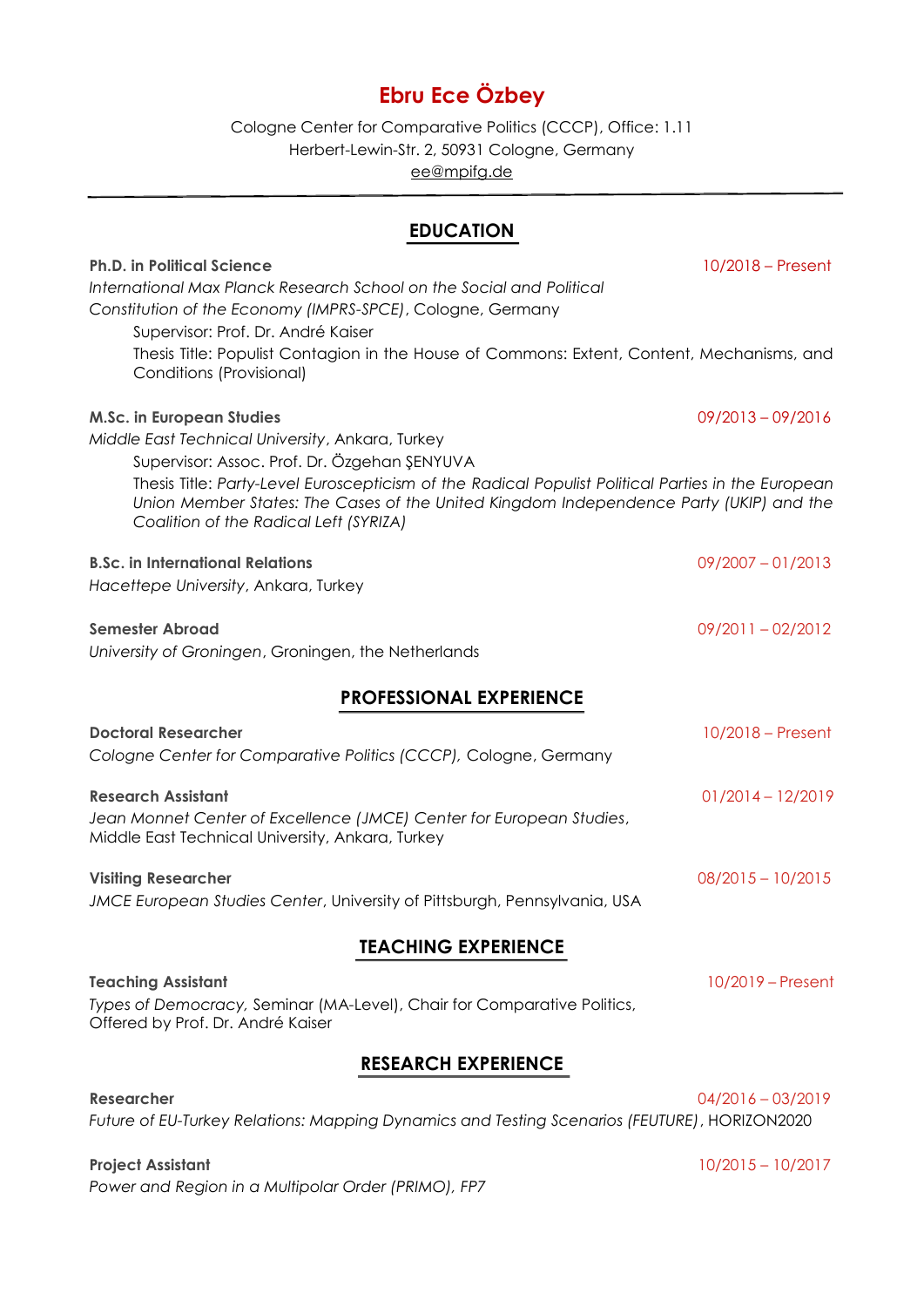*Turkey's Potential as Future Energy Hub: Economic Developments and Political Options,* Stiftung **Mercator** 

#### **Researcher** 12/2014 – 12/2015

*Transatlantic Perspectives in a Changing Global Context: Multilateralism through Regionalism (EU-GLOBAL),* FP7

#### **Project Assistant** 10/2014 – 03/2015

*2014 Turkish Local Voting Advice Application (Oy Pusulası)*

*Football Research in Enlarged Europe (FREE*), FP7

### **PUBLICATIONS**

- Özbey, E. E., Hauge, H. L., Rumelili, B., & Eralp, A. (2019). *Identity Representations in the Narratives on the EU-Turkey Relations, FEUTURE Online Paper No. 32*. Available at [http://www.feuture.uni](http://www.feuture.uni-koeln.de/sites/monteus/user_upload/FEUTURE_Online_Paper_No._32.pdf)[koeln.de/sites/monteus/user\\_upload/FEUTURE\\_Online\\_Paper\\_No.\\_32.pdf.](http://www.feuture.uni-koeln.de/sites/monteus/user_upload/FEUTURE_Online_Paper_No._32.pdf)
- Hauge, H. L., Özbey, E. E., Eralp, A., & Wessels, W. (2019). *Narratives of a Contested Relationship: Unravelling the Debates in the EU and Turkey*, *FEUTURE Online Paper No. 22*. Available at [https://www.feuture.unikoeln.de/sites/feuture/user\\_upload/Online\\_Paper\\_No\\_28.pdf.](https://www.feuture.unikoeln.de/sites/feuture/user_upload/Online_Paper_No_28.pdf)
- Özbey, E. E. (2018, January 10). *Turkey´s Fight Against Youth Radicalization: Small Steps On a Long Path*, *EuroMeSCo Paper* (78). Available at [https://www.euromesco.net/wp](https://www.euromesco.net/wp-content/uploads/2018/01/20180110-EuroMeSCo-Policy-Brief-78-Turkey-Fight-Against-Youth-Radicalisation.pdf)[content/uploads/2018/01/20180110-EuroMeSCo-Policy-Brief-78-Turkey-Fight-Against-Youth-](https://www.euromesco.net/wp-content/uploads/2018/01/20180110-EuroMeSCo-Policy-Brief-78-Turkey-Fight-Against-Youth-Radicalisation.pdf)[Radicalisation.pdf.](https://www.euromesco.net/wp-content/uploads/2018/01/20180110-EuroMeSCo-Policy-Brief-78-Turkey-Fight-Against-Youth-Radicalisation.pdf)
- Özbey, E. E. & Şenyuva, Ö. (2018). Brexit, the European Union, and Public Opinion: Understanding the Rising Radicalism and Populism in Europe with the Case of Britain. In E. Esen (Eds). *Opportunities and Threats in European Integration and Turkey-EU-Relations after Brexit*. Peter Lang Verlag, DOI: 10.3726/b13315.
- Özbey, E. E. & Şenyuva, Ö. (2017). Brexit, Avrupa Birliği ve Kamuoyu: Britanya Örneği ile Avrupa'da Yükselen Radikalizmi ve Popülizmi Anlamak. In E. Esen (Ed.)*, BREXIT – Elveda Avrupa: İngiltere'nin AB'den Ayrılmasından Sonra Avrupa Bütünleşmesi ve Türkiye*‐*AB İlişkilerinde Fırsatlar ve Tehditler*. Ankara: Siyasal.
- Özbey, E. E. (2017, April 7). Altmışında bir Genç: Avrupa Birliği. *Birgün Pazar*. Available at http://www.birgun.net/haber- [detay/altmisinda-bir-genc-avrupa-birligi-153615.html.](http://www.birgun.net/haber-%20detay/altmisinda-bir-genc-avrupa-birligi-153615.html)
- Özbey, E. E. (2016, June 27). Brexit Meselesi ve Referandum Kararının Avrupa Birliği'ne Yansımaları, *Birikim Haftalık*. Available at [http://www.birikimdergisi.com/guncel-yazilar/7780/brexitmeselesi](http://www.birikimdergisi.com/guncel-yazilar/7780/brexitmeselesi-ve-referandum-kararinin-avrupa-birligi-ne-yansimalari#.WP273Pnyjcs)[ve-referandum-kararinin-avrupa-birligi-ne-yansimalari#.WP273Pnyjcs.](http://www.birikimdergisi.com/guncel-yazilar/7780/brexitmeselesi-ve-referandum-kararinin-avrupa-birligi-ne-yansimalari#.WP273Pnyjcs)

### **PRESENTATIONS**

*International Biennial Conference*, Denver, USA09/05/2019 *European Union Studies Association (EUSA)*

Paper Presented: *The Making of the EU-Turkey Relations: Turkish and European Narratives of the Past, Present, and Future*

*Youth to Youth: A Youth Agenda for Euro-Mediterranean Research*, Rabat, Morocco 11/07/2018 Euro-Mediterranean Study Commission (EuroMeSCo)

Invited talk at the plenary session, *Stimulating Euro-Mediterranean Youth Research and Mobility*

Pre-Presidency Conference, Brussels, Belgium 16/06/2017 Trans European Policy Studies Association (TEPSA)

Paper Presented: *3 Lessons to be Learnt from the BREXIT*

**Project Assistant** 02/2014 – 03/2015

### **Researcher** 02/2015 – 04/2017